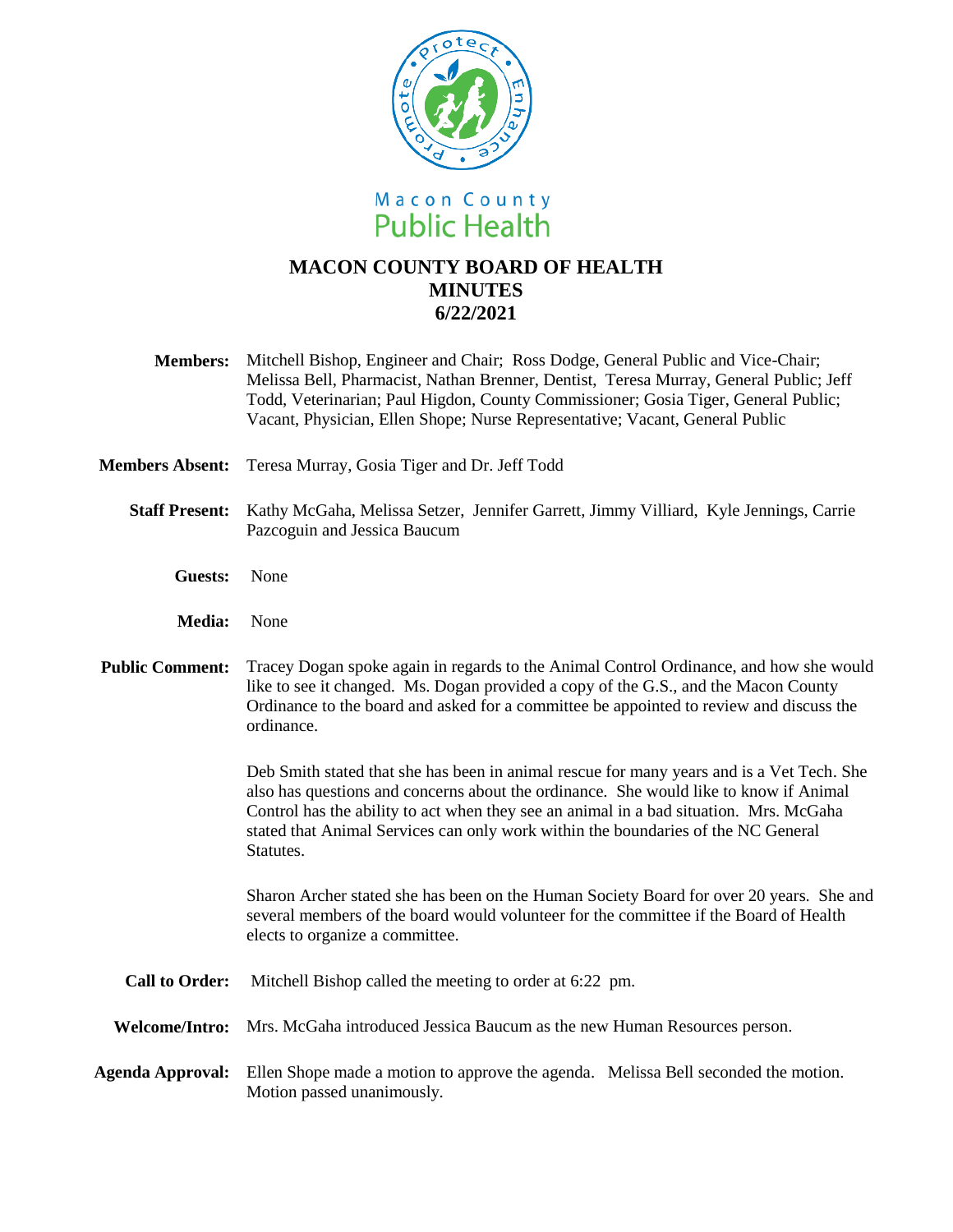### **Presentations:**

## Environmental Health Activity Report

Kyle Jennings, Section Administrator of Environmental Health spoke about the lag time in On-Site Waste Water Program (septic permits). Through the pandemic applications did not slow down. In fact, Environmental Health (EH) has been extremely busy over the past year. Applications for septic systems are continuing to come in at a very high rate. Not only has EH staff been involved in the response to the pandemic, they are also short several staff members. Two of these positions are vacant positions that have not been filled. Mr. Jennings stated that no one is applying for these positions because other counties are offering higher pay for the same job. Being short staffed has contributed greatly to the delayed turnaround time. The turnaround time for an application at this time is approximately 6 weeks out. Repairs are top priority, those are competed quickly. Applications with a due diligence are done in a timely manner and completed before the due diligence date is up. All other applications are assigned on a weekly basis. The department continues to develop new ways to handle the overload and track what applications has come in and what has been done.

**Approval of Previous Meeting Minutes:** Ross Dodge made a motion to accept the minutes. Melissa Bell seconded the motion. The motion passed unanimously.

## **Old Business:**

COVID-19 Update

Mrs. McGaha stated that Macon County is doing much better. The COVID case count for Macon County has maintained a 10 case or less for the last couple of weeks. Due to the low case count, Mr. Villiard will only send COVID reports out once a week. As of Friday, June  $18<sup>th</sup>$ , the call center was closed and that staff brought back to the department. All calls for testing and vaccines will now be handled within the department. Adults and teens are still showing interest in the vaccine. CCTO & National Guard were able to help with the Mana Food Bank yesterday, which gave them the opportunity to speak with individuals and hand out information about the vaccine.

#### Animal Control **Ordinance** Based on Ms. Dogan's public comment at the last meeting. Mrs. McGaha inquired about what the Board of Health could do in regards to revising the Animal Control Ordinance. The County Manager asked that the Board of Health appoint a committee to review and discuss what revisions or additions that could be made to the ordinance. This committee would have to be made up of Board of Health members, and Health Department staff. Members of the general public can come and speak to the committee, sharing their concerns about the current ordinance and make suggestions for revisions, but cannot be an active committee member. The ordinance was last reviewed 5-6 years ago. This committee will only be making recommendations to the County Commissioners. Commissioner Higdon stated that he thought this should be a Planning Board topic. Mrs. McGaha explained that Ms. Dogan went to the Planning Board after being referred to them by the Board of County Commissioners. The Planning Board informed her that the ordinance was out of their jurisdiction and recommended she speak with the Board of Health. One of the main concerns is why Animal Services cannot take an animal away from someone if they are being abused. Mr. Villiard stated that in order for an animal to be ceased, it has to go through the court system. Mr. Villiard also stated that the biggest issue is not the ordinance, it is the enforcement. They are all civil penalties, which do not hold up in court. It is hard to prove animal abuse over animal neglect and animal abuse is the only one that is a criminal offense. Mr. Bishop stated that the committee would review all concerns and comments that Ms. Dogan has brought to the Board of Health when reviewing the ordinance. The committee will then bring all findings back to the Board Of Health at the July meeting.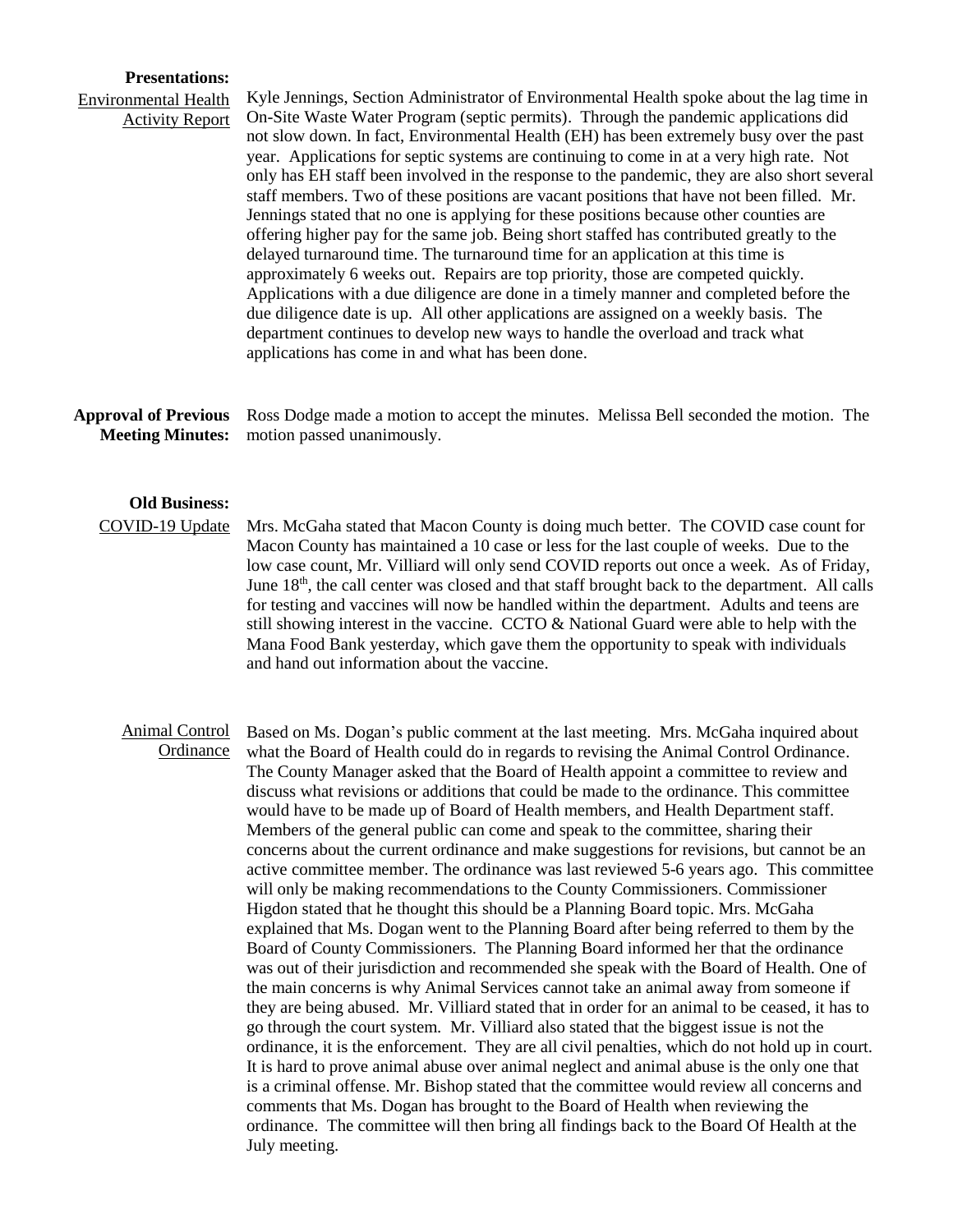|                                            | It was decided by the Board of Health that the Animal Control Committee would consist<br>of:<br>Dr. Jimmy Villiard, Macon County Animal Services<br>Dr. Jeff Todd, Veterinarian and Board of Health Member<br>Ross Dodge, General Public Board of Health Member.                                                                                                                                                                                                                                                                                                                                                                                                                                                                                                                                                                                                                                                                                                                                                                                                                                                                                                    |
|--------------------------------------------|---------------------------------------------------------------------------------------------------------------------------------------------------------------------------------------------------------------------------------------------------------------------------------------------------------------------------------------------------------------------------------------------------------------------------------------------------------------------------------------------------------------------------------------------------------------------------------------------------------------------------------------------------------------------------------------------------------------------------------------------------------------------------------------------------------------------------------------------------------------------------------------------------------------------------------------------------------------------------------------------------------------------------------------------------------------------------------------------------------------------------------------------------------------------|
| FY22 Budget Update                         | Mrs. McGaha stated that the FY22 budget was approved by the County Commissioners.<br>Funds were approved to be set aside for the salary study that is currently taking place. At<br>this time, they do not know whose salary will be effected. This is lengthy process and may<br>still take a couple months before they have the results. There were no significant or critical<br>changes to the Health Department budget. Environmental Health were approved for two<br>new vehicles in this budget. There is no word yet on what COVID funds will be coming<br>down from the state.                                                                                                                                                                                                                                                                                                                                                                                                                                                                                                                                                                             |
| Y21 End of Year<br><b>Budget Report</b>    | Mrs. Pazcoguin, Finance Officer asked the board members to look at the handouts for the<br>FY21 expenses and revenues. Overall, this past year the department finished out better<br>than expected due to COVID-19. Some areas that stayed strong all year was the Lab, due<br>to processing the COVID-19 test as well as Family Planning and Maternal Health who<br>continued to see patients through the pandemic. The Medicaid reimbursement went up as<br>well which helped to cover some of the programs that were not operating at full capacity.<br>Two new lines were formed this year for COVID-19 Vaccine and COVID-19 Testing.<br>These two lines were established for the administration fee that the department could<br>charge insurance companies. No patient was ever charged this fee. Most of the<br>expenditures used this year were COVID-19 related.                                                                                                                                                                                                                                                                                           |
| Billing Guide and Fee<br><b>Plan</b>       | Mrs. Pazcoguin, Finance Officer stated that after consulting with the state and other<br>counties they have found that the current billing guide is not up to standards. The Finance<br>Committee has been working on new revisions to bring the Billing Guide up to the state<br>standards. Copies of the revisions were handed out to the Board of Health for review.<br>One item addressed is that each time the department needs to make small changes to the<br>fee plan, they first have to take the changes to the Board of Health then it has to go to the<br>County Commissioners for approval before the change can be made. This process can take<br>close to two months to complete. The revisions to the Billing Guide would allow the<br>finance committee to set fees without having to complete the whole process and save time.<br>The Billing Guide would state that fees would be set using a certain formula. This would<br>give the department a consistent way to figure those fees. Due to accreditation, the Billing<br>Guide and Fee Plan will be presented and reviewed by the Board of Health and the County<br>Commissioners each year. |
| <b>Health Director Review</b><br>Committee | Ellen Shope made a motion to approve the Billing Guide and Fee Plan. Melissa Bell<br>seconded the motion. The motion passed unanimously.<br>Mrs. McGaha stated that a Committee needed to be established to complete the Health<br>Director's job review. It was agreed upon that this committee would consist of;<br>Melissa Bell<br>Ross Dodge<br>Teresa Murray                                                                                                                                                                                                                                                                                                                                                                                                                                                                                                                                                                                                                                                                                                                                                                                                   |
|                                            | Melissa Bell made a motion to approve the Board Members for the Review Committee.<br>Ross Dodge seconded the motion. The motion passed unanimously.                                                                                                                                                                                                                                                                                                                                                                                                                                                                                                                                                                                                                                                                                                                                                                                                                                                                                                                                                                                                                 |